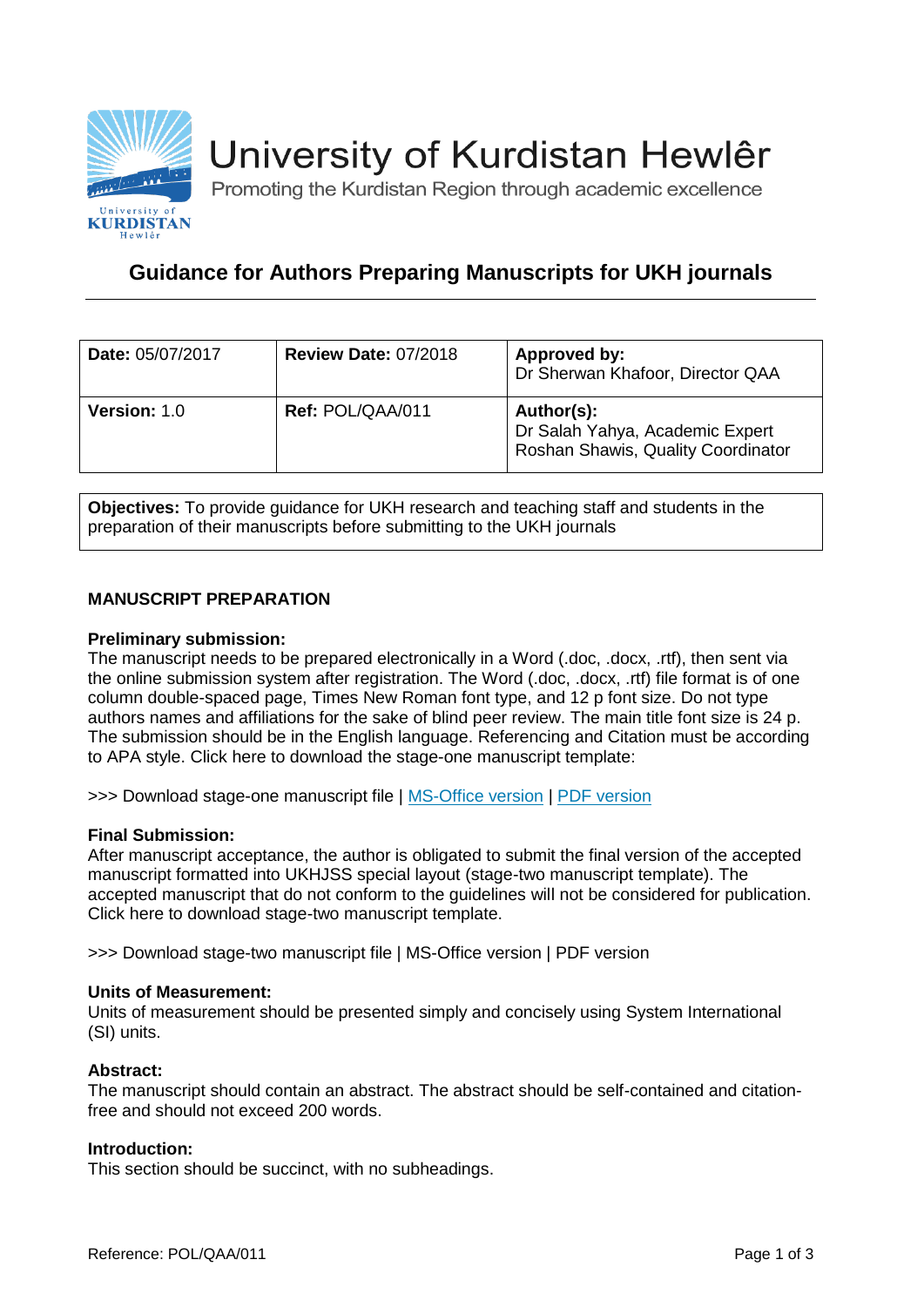# **Materials and Methods:**

This part should contain sufficient detail so that all procedures can be repeated. It can be divided into subsections if several methods are described.

#### **Results and Discussion:**

This section may each be divided by subheadings or may be combined.

# **Conclusions:**

This should clearly explain the main conclusions of the work highlighting its importance and relevance.

#### **Acknowledgements:**

All acknowledgments (if any) should be included at the very end of the paper before the references and may include supporting grants, presentations, and so forth.

#### **References:**

References must be included in the manuscript and authors are responsible for the accuracy of references. Manuscripts without them will be returned. UKHJSS is following APA System of Referencing.

# **Author Biography:**

Authors now have the option to publish a biography together with the paper, with information such as MD/PhD degree, past and present positions, research interests, awards, etc. This increases the profile of the authors and is well received by international readers. See samples of author biography in previous UKJSS publications. The corresponding author should give the biography of all manuscript authors during registration.

#### **Preparation of Figures:**

Upon submission of an article, authors are supposed to include all figures and tables in the file of the manuscript. Figures should be supplied as a bitmap formats (TIF, GIF, JPEG, etc.). Bitmap images should be of 300 dpi resolution at least unless the resolution is intentionally set to a lower level for scientific reasons. If a bitmap image has labels, the image and labels should be embedded in separate layers.

#### **Preparation of Tables:**

Tables should be cited consecutively in the text. Every table must have a descriptive title and if numerical measurements are given, the units should be included in the column heading. Vertical rules should not be used.

#### **Equations:**

Equations should be numbered consecutively.

#### **English Grammar:**

To save the time of our reviewers, authors are encouraged to use grammar check software or find the help of a native speaker to proofread the manuscript before submission.

#### **Original Contribution:**

The originality of the scientific contribution should be clearly stated in the manuscript.

#### **Plagiarism:**

We use plagiarism detection. According to Oxford on-line dictionary, Plagiarism means: The practice of taking someone else's work or ideas and passing them off as one's own. For more information about plagiarism, type of plagiarism and what constitutes plagiarism, kindly see the Koya University Referencing System. The Editorial Board of UKHJSS journal will check any case of plagiarism on its own merits. If the plagiarism is detected, either by the editor or peer reviewer at any stage before publication of the manuscript - before or after acceptance, during